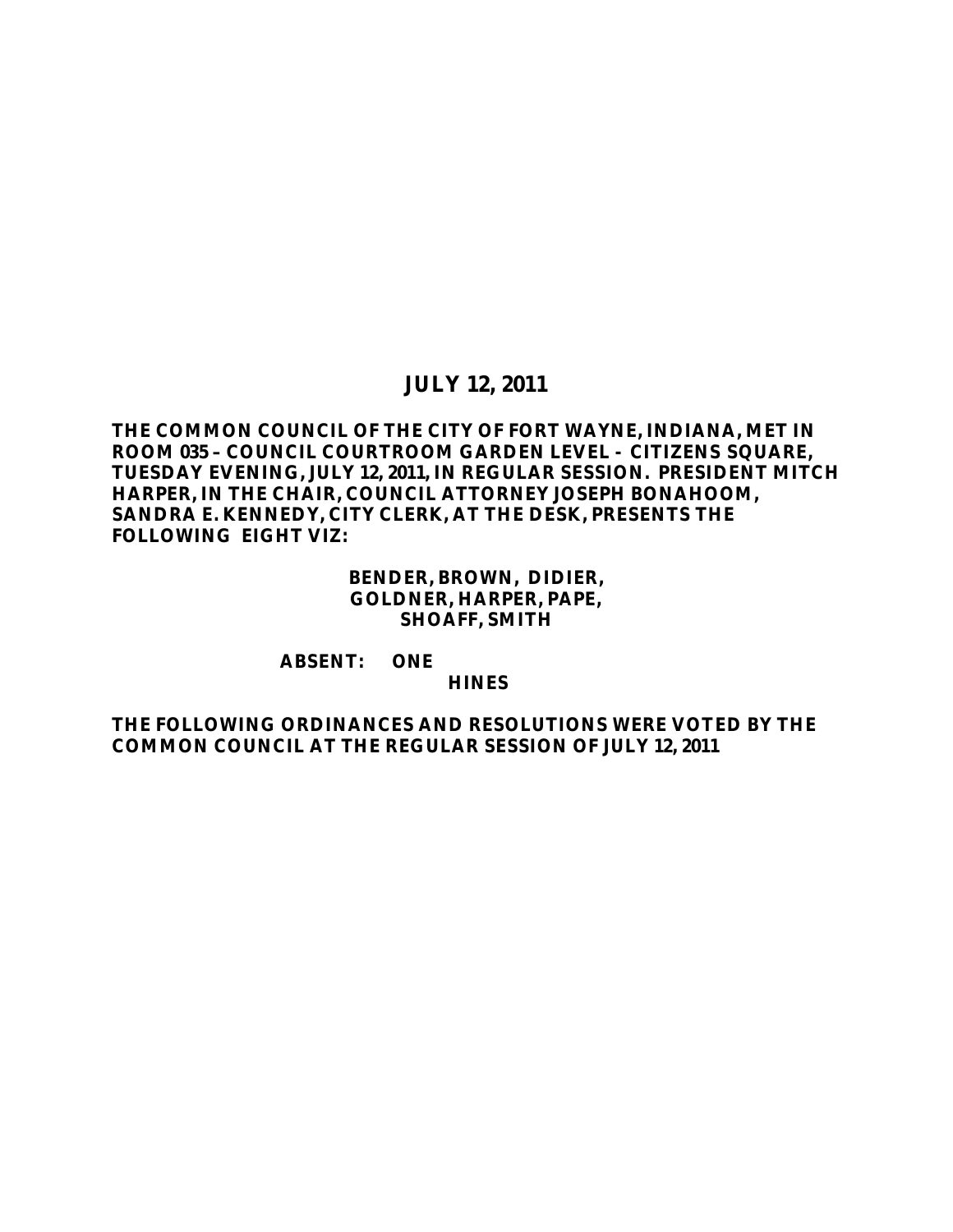# **ORDINANCES AND RESOLUTIONS UP FOR PASSAGE**

# **CITY UTILITIES COMMITTEE**

*Marty Bender – Chair Glynn A. Hines – Co-Chair All Council Members*

**ACTION**

**DO PASS S-11-06-20 SPECIAL ORDINANCE NO. S-124-11**

**AN ORDINANCE approving the purchase of five (5) 6" Water Pumps through GSA Contract #GS-07F-9491G by the City of Fort Wayne, Indiana, by and through its Department of Purchasing and Godwin Pumps for the Storm Water Maintenance Department and the Water Pollution Control Plant Total cost of \$185,700**

> **EIGHT AYES: BENDER, BROWN, DIDIER, GOLDNER, HARPER, PAPE, SHOAFF, SMITH ONE ABSENT: HINES**

**DO PASS S-11-06-21 SPECIAL ORDINANCE NO. S-122-11**

**AN ORDINANCE approving Professional Engineering Services Combined Sewer Pump Station (CSPS) and Screenings Building Improvements, Designer Services during construction Res. #2283- 2010, W.O. #75449 between Donohue and Associates and the City of Fort Wayne, Indiana, in connection with the Board of Public Works**

**Total cost of \$767,336**

**SIX AYES: BENDER, DIDIER, GOLDNER, PAPE, SHOAFF, SMITH TWO NAYS: BROWN, HARPER, ONE ABSENT: HINES**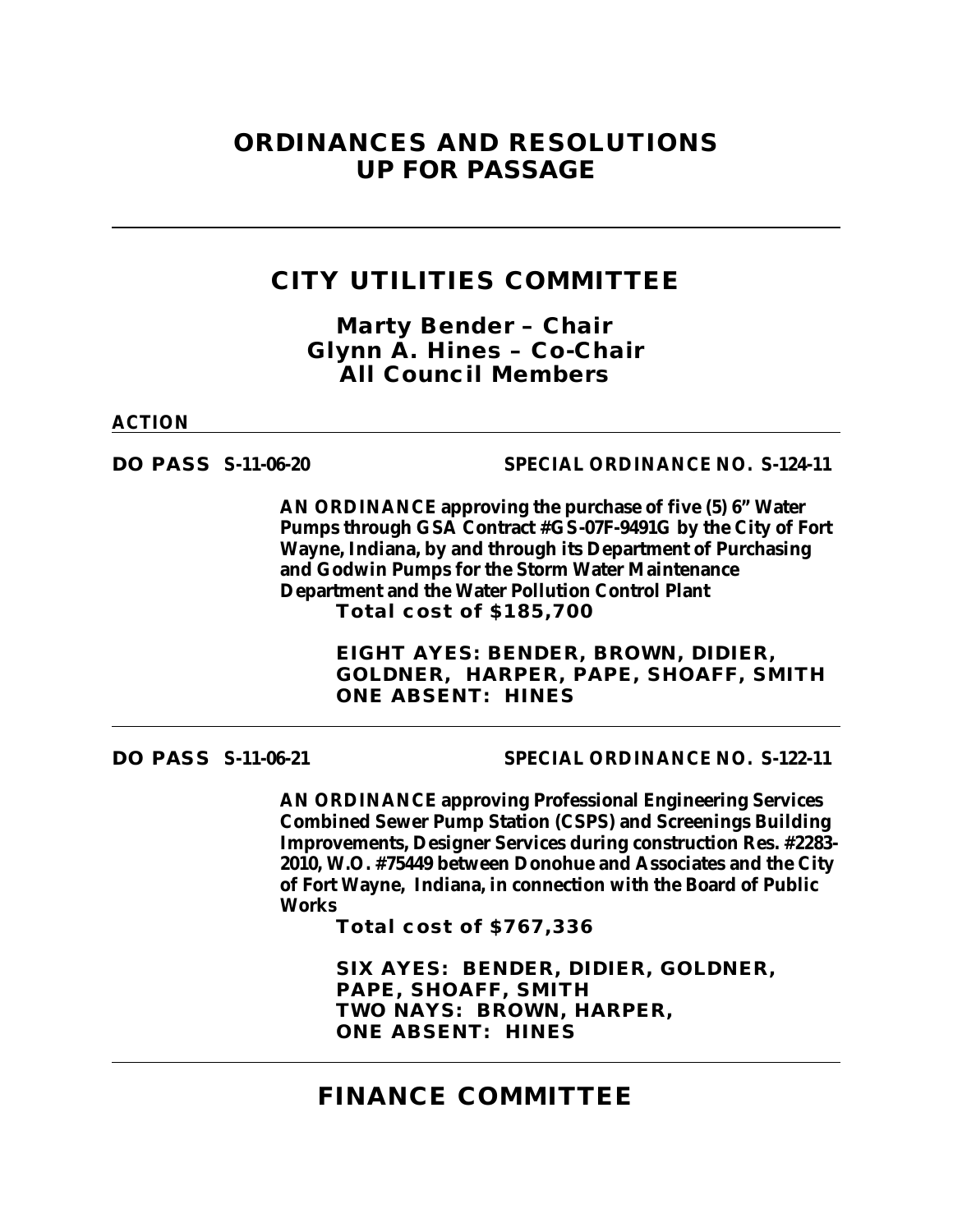*Elizabeth M. Brown – Chair Thomas E. Smith – Co-Chair All Council Members*

#### **DO PASS R-11-07-05 DECLARATORY RESOLUTION NO. R-44-11**

**A DECLARATORY RESOLUTION designating an "Economic Revitalization Area" under I.C. 6-1.1-12.1 for property commonly known as 2100 West State Boulevard, Fort Wayne, Indiana 46808 (Dana Light Axle Products, LLC) Total cost of \$3,551,830**

> **EIGHT AYES: BENDER, BROWN, DIDIER, GOLDNER, HARPER, PAPE, SHOAFF, SMITH ONE ABSENT: HINES**

# **REGULATIONS COMMITTEE**

# *Thomas F. Didier – Chair John Shoaff – Co-Chair All Council Members*

**ACTION**

**DO PASS G-11-06-16 GENERAL ORDINANCE NO. G-24-11**

**AN ORDINANCE amending Chapter 153 of the City of Fort Wayne Municipal Code The ordinance update project is part of the continued implementation of the Plan-it-Allen Comprehensive Plan**

> **EIGHT AYES: BENDER, BROWN, DIDIER, GOLDNER, HARPER, PAPE, SHOAFF, SMITH ONE ABSENT: HINES**

**DO PASS G-11-06-17 GENERAL ORDINANCE NO. G-25-11**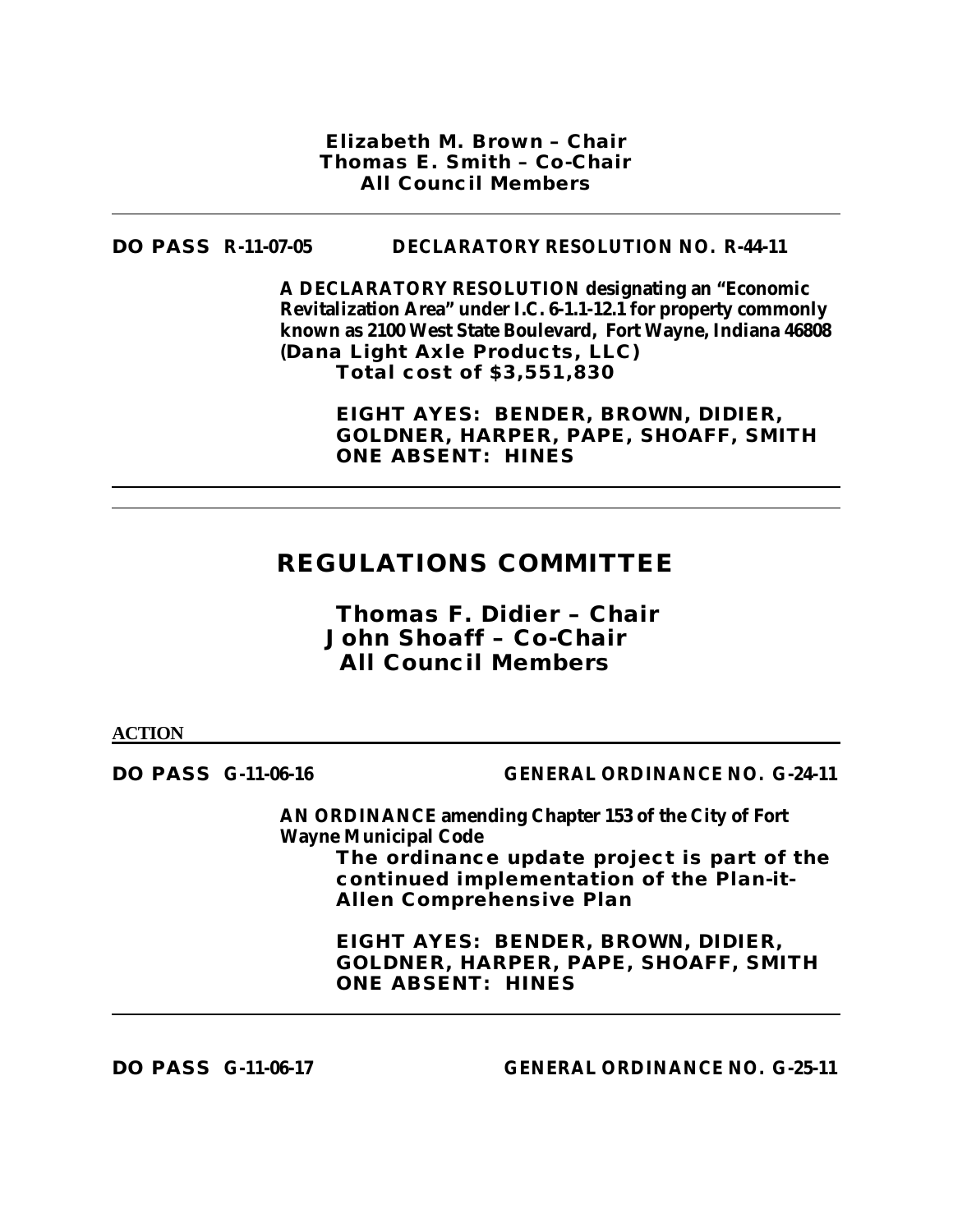**AN ORDINANCE amending Chapter 157 of the City of Fort Wayne Municipal Code**

> **The current Zoning Code Chapter 157, Section 157.040 through 157.226 is hereby repealed; the Code is being revised as necessary and replaced in a reorganized format**

**EIGHT AYES: BENDER, BROWN, DIDIER, GOLDNER, HARPER, PAPE, SHOAFF, SMITH ONE ABSENT: HINES**

#### **DO PASS G-11-06-18 GENERAL ORDINANCE NO. G-21-11**

**AN ORDINANCE repealing Chapter 154 of the City of Fort Wayne Municipal Code**

**The ordinance update project is part of the continued implementation of the Plan-it-Allen Comprehensive Plan**

**EIGHT AYES: BENDER, BROWN, DIDIER, GOLDNR, HARPER, PAPE, SHOAFF, SMITH ONE ABSENT: HINES** 

### **DO PASS G-11-06-24 GENERAL ORDINANCE NO. G-22-11**

**AN ORDINANCE modifying Section 37.17 of the Fort Code of Ordinances** 

> **Section 37.17 of the Fort Wayne Code of Ordinances: "APPROVAL OR RATIFICATION REQUIRED" shall be amended, deleted in its entirety, and restated**

**EIGHT AYES: BENDER, BROWN, DIDIER, GOLDNER, HARPER, PAPE, SHOAFF, SMITH ONE ABSENT: HINES**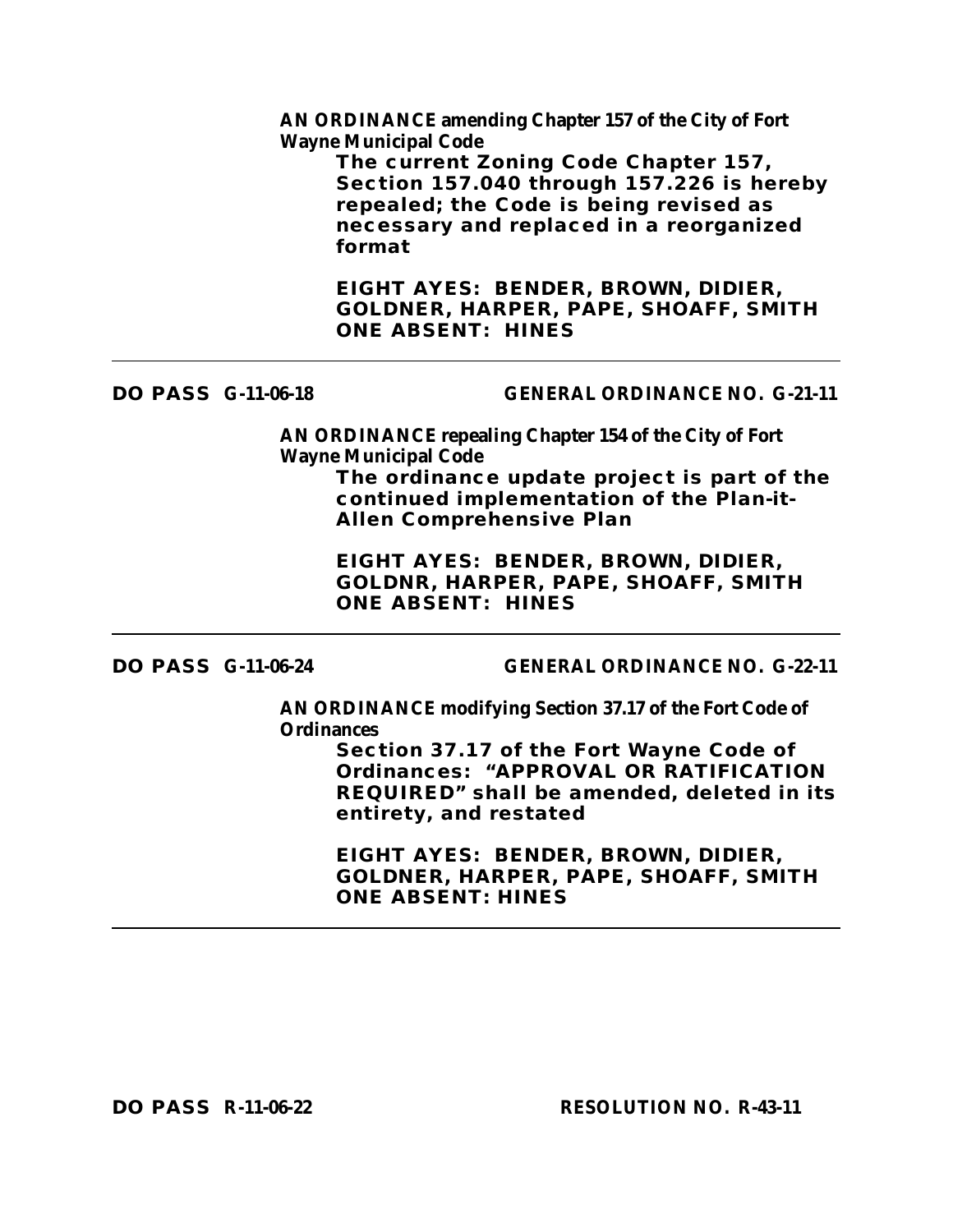**A RESOLUTION of the Common Council of the City of Fort Wayne, Indiana, approving an Interlocal Cooperation Agreement for the operation of a Joint Oversight Permitting Board for the County of Allen and the City of Fort Wayne, Indiana**

**EIGHT AYES: BENDER, BROWN, DIDIER, GOLDNER, HARPER, PAPE, SHOAFF, SMITH ONE ABSENT: HINES**

## **PUBLIC WORKS COMMITTEE**

*Tim Pape – Chair Karen E. Goldner – Co-Chair All Council Members*

**DO PASS S-11-06-23 SPECIAL ORDINANCE NO. S-123-11**

**AN ORDINANCE approving Construction Contract: 200 E. Berry St. Parking Lot Reconstruction and Improvements - Res. #2400-2011, W.O. #75624 between Wayne Asphalt Construction Co. Inc. and the City of Fort Wayne, Indiana, in connection with the Board of Public Works Total cost of \$309,921.60**

**SIX AYES: BENDER, DIDIER, GOLDNER, PAPE, SHOAFF, SMITH TWO NAYS: BROWN, HARPER ONE ABSENT: HINES**

**PREPARED BY THE OFFICE SANDRA E. KENNEDY OF THE CITY CLERK CITY CLERK**